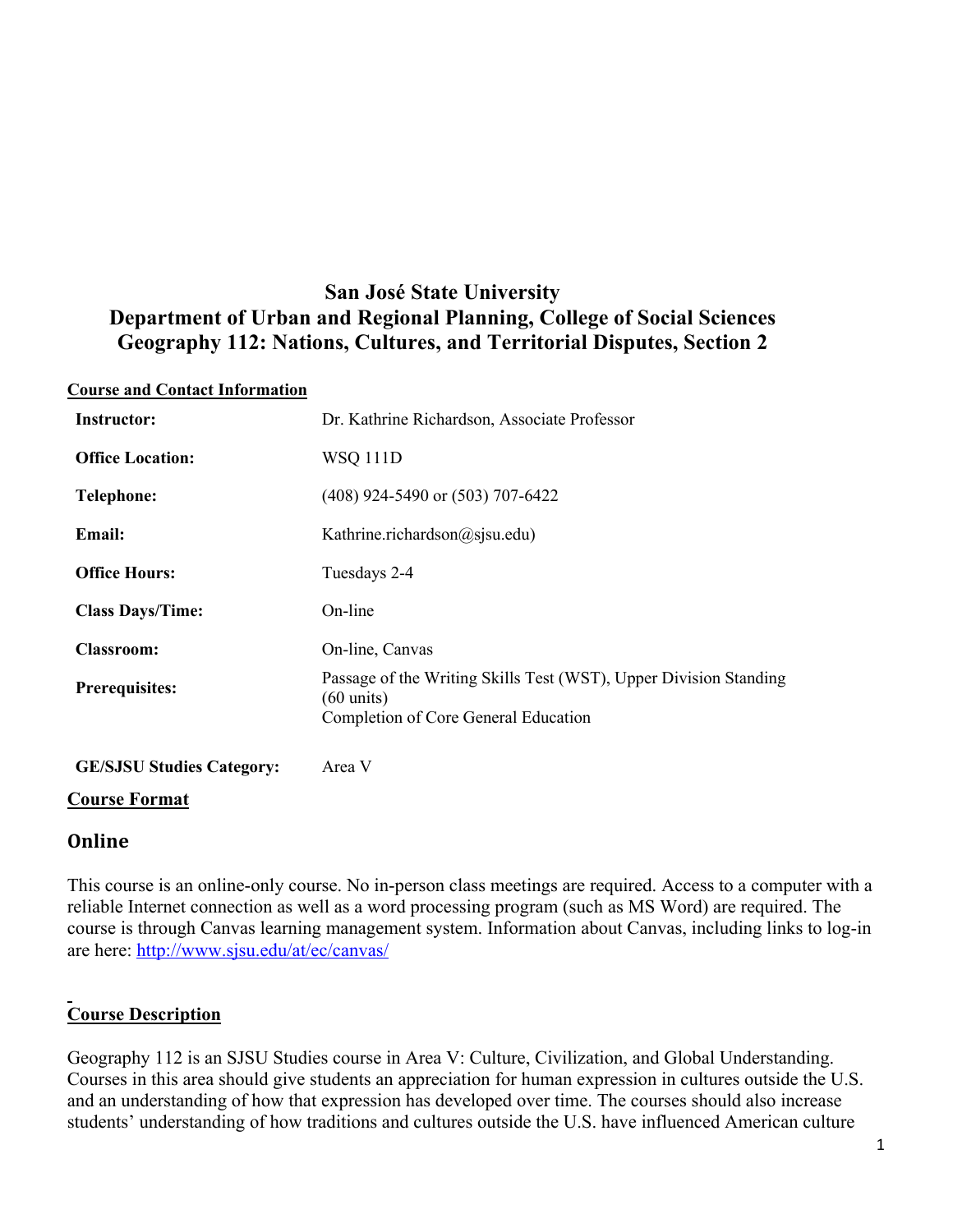and society, as well as how cultures in general both develop distinctive features and interact with other cultures. Specifically, this course is a geographic exploration of some of the most pressing contemporary world issues in politics, economy, security, human-environment relations and the interaction of cultures. Reading and writing assignments, and short chapter film clips are all used to gain a better understanding of these complex problems and their geographic dimensions. Students will develop their ability to think critically, independently, relationally, and contextually, and to communicate their views effectively, particularly in writing.

### **Learning Outcomes - Upon successful completion of this course, students will be able to:**

**LO1** Compare systematically the ideas, values, images, cultural artifacts, economic structures, technological developments, and/or attitudes of people from more than one culture outside the U.S. (First, second, third, and fourth Journal responses, and chapter quizzes)

**LO2** Identify the historic context of ideas and cultural traditions outside the U.S., and how they have influenced American culture. (First, second, third, and fourth Journal responses, and chapter quizzes)

**LO3** Explain how a culture outside the U.S. has changed in response to internal and external pressure. (First, second, third, and fourth Journal responses, and chapter quizzes).

## **Required Text:**

**Payne, R. (2017)** *Global Issues: Politics, Economics, and Culture***. 5th Edition. Pearson.** 

## **ISBN: 9780134625454**

**Must purchase Revel Access via SJSU Bookstore for this course or directly through Pearson (our book publisher).**

## **Prerequisites and Requirements**

- Passage of the Writing Skills Test (WST)
- Upper Division Standing (60 units)
- Completion of Core General Education
- You are responsible for understanding the politics and procedures about add/drops, academic renewal, withdrawal, etc. found at:

http://www.sjsu.edu/studentconduct/docs/Student%20Conduct%20Code%202013.pdf

**Writing:** The minimum writing requirement for this course is 3000 words in a language and style appropriate to the discipline. Writing will be assessed for clarity, accuracy and conciseness as well as content. The writing requirement will be met through each Chapter's Journal responses. (See below for more details.)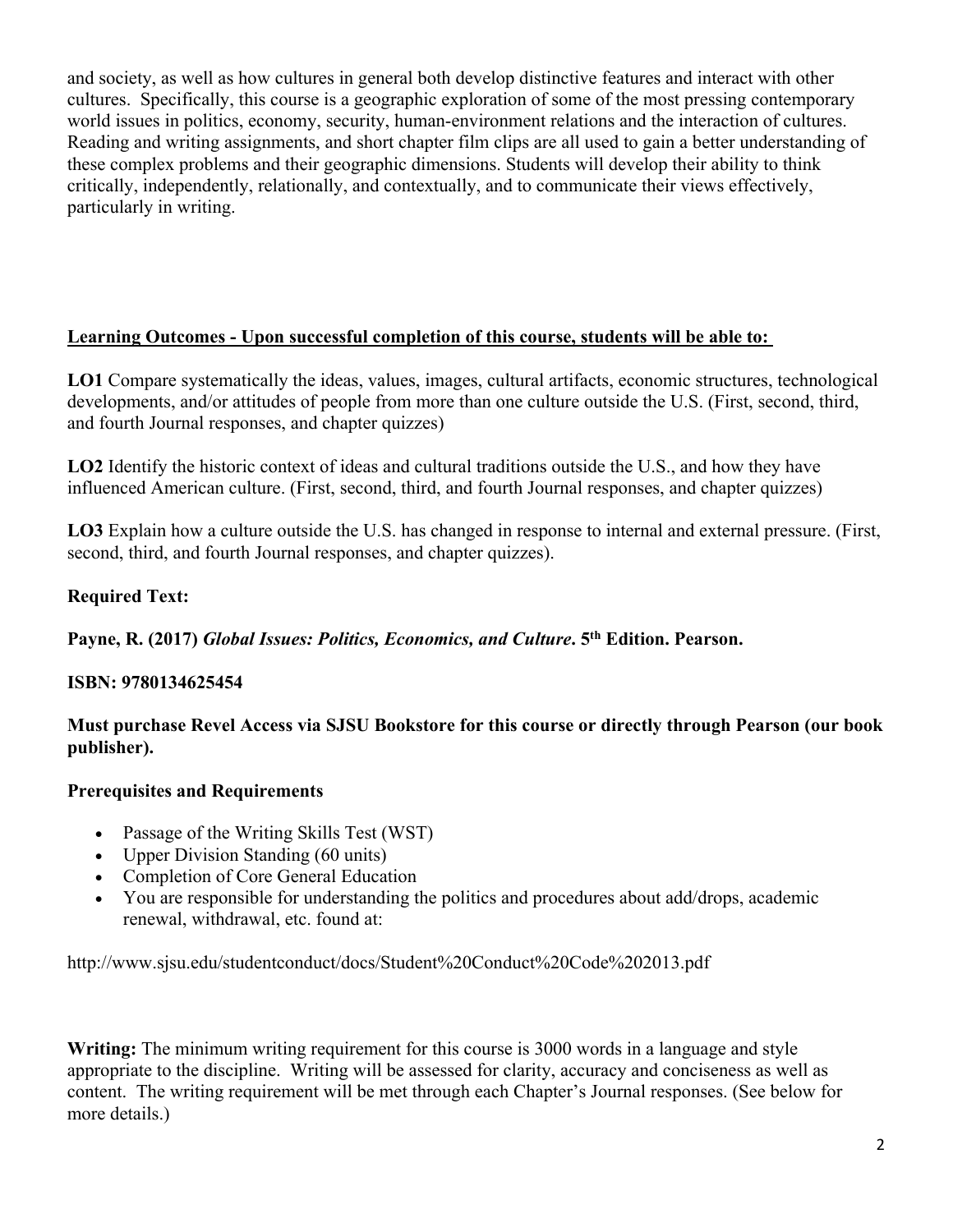#### **Course Requirements:**

**Chapter Quizzes [80%]:** At the end of every Chapter, there is a 15 question multiple choice quiz. The quizzes are open Etext, so feel free to consult the text for your answers. You will have three chances for every answer with your second answer being worth only .75 points and your possibly third answer being work only .5 points. Thus, please remember that for every time that you try to answer the question after your first attempt, you will not receive full points. In sum, I make each quiz worth 20 points – although the online quiz marks it out of 75 points.

**Chapter "Journal" Responses [20%]:** For every chapter that we cover, there are "Journal" responses sprinkled throughout the text (anywhere between 5-12 per chapter). Thus, you will be required to respond to **EACH** of these responses with **at least** three to four well written sentences, which demonstrate that you have read the material and thought deeply about it. You will receive a total of five points per chapter if you respond intelligently to each of these "Journal" prompts. (Make sure you read your response out loud to yourself and spellcheck it before submitting it.:)

| Assignment                      | Points (% of Total)                   |
|---------------------------------|---------------------------------------|
| Quizzes (4)                     | 20 points each $(80\% \text{ total})$ |
| Chapter "Journal" Responses (4) | 5 points each $(20\%)$                |

Total 100 (100%)

### **Final Examination or Evaluation**

### **The final exam (Chapter 4 Quiz) will be online on Friday, August 7, and based on course materials from Chapter 4 of the required online text.**

#### *Grade Scale*

| Percent | <b>Letter Grade</b> | Percent | <b>Letter Grade</b> |
|---------|---------------------|---------|---------------------|
| 95-100  | A                   | 77-79   | $C+$                |
| 90-94   | A-                  | 74-76   | C                   |
| 87-89   | $B+$                | 70-73   | $C-$                |
| 84-86   | B                   | 60-69   |                     |
| 80-83   | B-                  | < 60    | F                   |